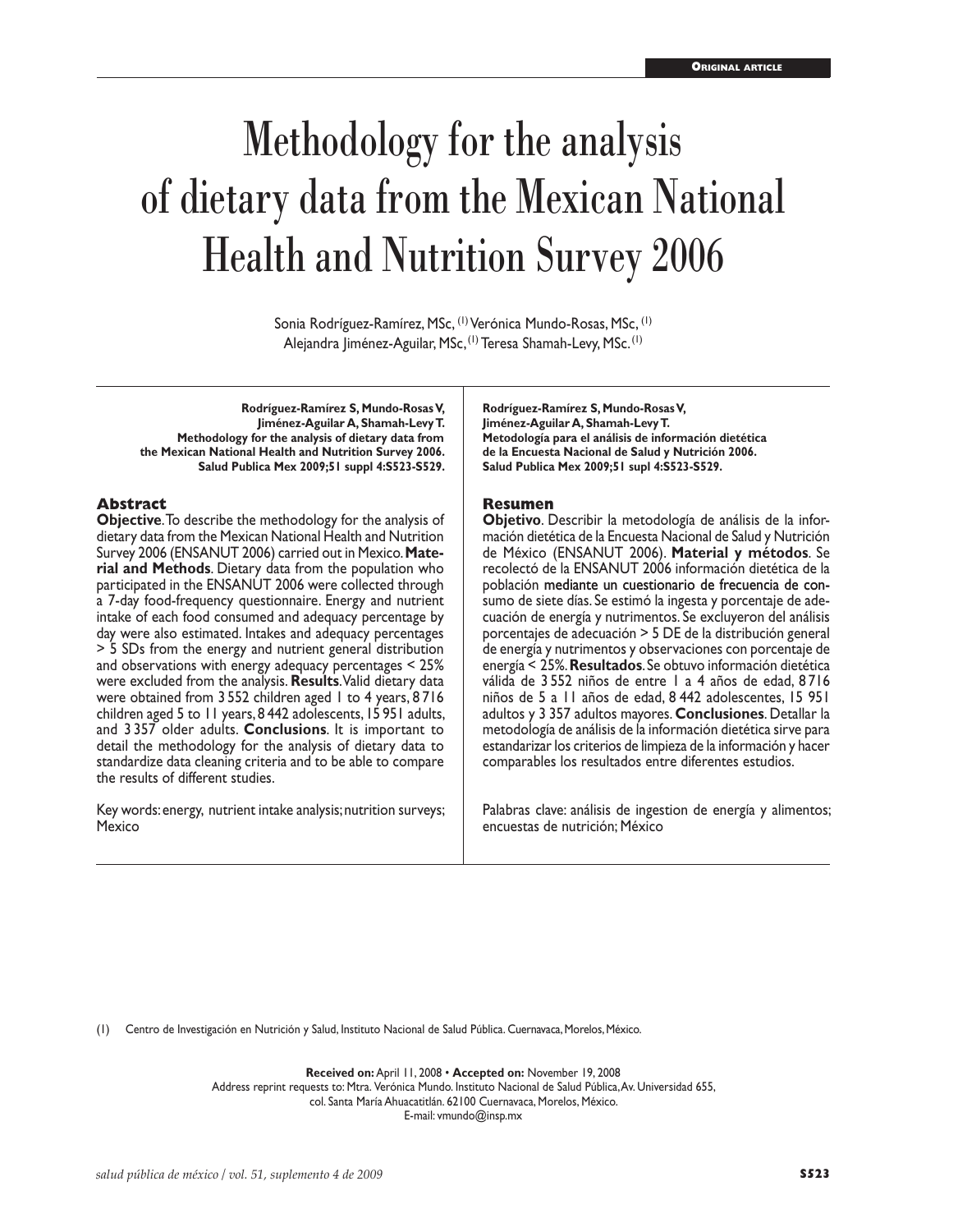One of the main reasons for collecting dietary data<br>through national surveys is to have an integral<br>exploration of the nonviction nutrition of the load to be evaluation of the population nutrition status<sup>1</sup> and to be able to provide information about the average dietary intake of a specific population group.<sup>2</sup> The use of dietary data can be broadly classified into three categories: monitoring and nutrition surveillance, analysis of the relationship between diet and disease, and evaluation of the impact of policies and programs related to nutrition.3,4

Using methods like 24-hour recall or food frequency allows the identification of dietary indicators that can be employed to compare the intake of nutrient-rich food and its association with risk factors. They also help to establish food-intake patterns in the population.<sup>1</sup>

Care in dietary data processing (i.e. collection, input of data, cleaning and analysis) must be taken into consideration when designing national surveys to ensure data will be accurate and valid, which will help to adequately estimate energy and nutrient intakes.

Dietary data from several national nutrition surveys are available in Mexico. Dietary information from children and women of reproductive age was obtained in the 1988 survey,<sup>5</sup> whereas dietary information from pre-school and school children, as well as from women of reproductive age, was collected in the 1999 national survey. The most recent available data come from the Mexican National Health and Nutrition Survey 2006 (ENSANUT 2006), in which dietary information was collected from pre-school and school children, adolescents, adults, and older adults, for both sexes. Data from this survey are representative at the national, regional, and local urban and rural levels.<sup>6,7</sup>

It has become necessary to timely document the tools and processes created to analyze, in a confident manner, Mexican population dietary data taken from probabilistic national samples. This paper aims to describe the methodology used for the analysis of dietary data from the ENSANUT 2006.

## Material and Methods

*Study population:* We included data from pre-school children aged 1 to 4 years, school children aged 5 to 11 years, adolescents aged 12 to 19 years, adults aged 20 to 59 years, and older adults aged 60 years and over.

*Sample selection:* The ENSANUT 2006 was a nationally representative probabilistic survey stratified by clusters. It was carried out from October 2005 to May 2006. Data from 48 304 households were obtained. Collected information included general data about households, health, anthropometry, biochemical tests, and dietary quality and quantity. For determining sample size it was considered that the minor importance proportion (minimum interest prevalence) should have a value of 8.1%. It was also considered that state estimators obtained through the survey should have a 25% maximum relative error, a 95% confidence interval, a 20% nonresponse rate, and a design effect of 1.7, determining a sample size of at least 1 476 households by state. A subsample corresponding to a third of the whole sample was selected for dietary information.<sup>8</sup>

Informed consent was obtained from each subject or subject's parent or guardian for their participation in the study. The survey protocol was approved by the Ethics Committee of the National Institute of Public Health, Mexico.

*Dietary data collection instrument:* Dietary information was collected with an adapted version of the semiquantitative food-frequency questionnaire found in the Procedure Handbook for Nutrition Projects, published by the National Institute of Public Health (INSP).<sup>9</sup> The questionnaire included 101 foods classified into 14 groups. For each food, number of days of intake per week, times a day, portion size, and number of portions consumed within the seven days before the date of interview were asked.

The food table included in the questionnaire, as well as the portion size (very small, small, medium, large, and very large) and mean weight of portion, for each population group, were estimated by a group of INSP researchers from the analysis of the most-consumedfoods data obtained from the National Nutrition Survey 1999. It is worth mentioning that portion sizes were different for each age group studied.

*Personnel training:* The food-frequency questionnaire was administered by personnel trained and standardized on collection and input of data. Details on the data collection method are available in the above-mentioned procedure handbook.<sup>9</sup> Data were entered into HP Compaq nx 6120 and Dell Latitude D510 laptop computers. Personnel from the INSP developed and validated the electronic questionnaires for input of data into the Fox Pro program version 7. Input was backed up and data were sent daily to the INSP.

*Quantity of food consumed:* Per-week and per-day quantities of each food consumed was obtained from the number of days per-week, times a day, portion size (weight) and number of portions.

Cleaning of the quantity of each food consumed by setting the maximum values that corresponded to a plausible intake for each age, sex and physiological status group was carried out. Food-frequency tables for every food analyzed were generated to establish plausible intake of each food in each population group (pre-school children, school children, adolescents, adults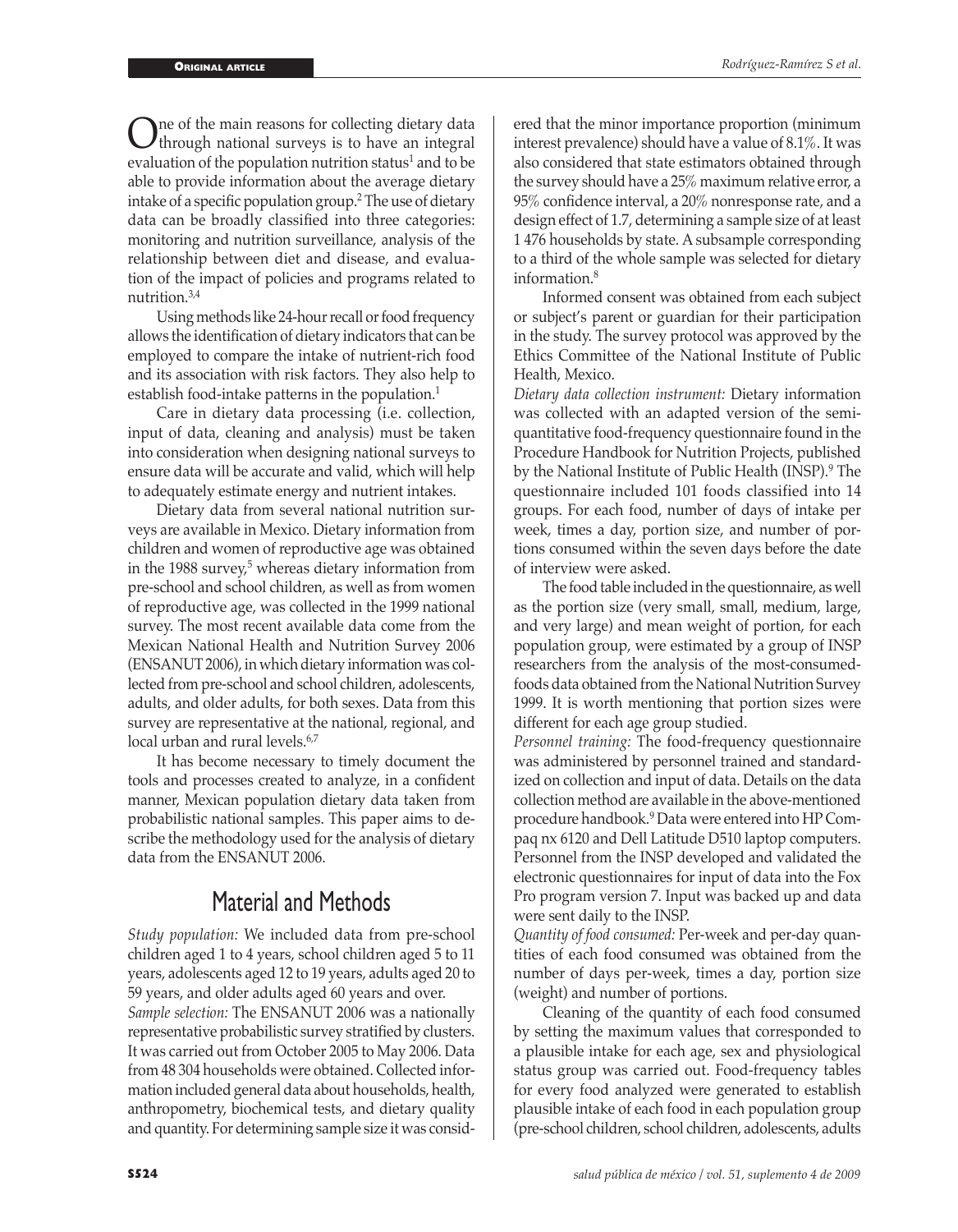and older adults), with the goal of observing maximum and minimum number of portions consumed per-week of each food included in the questionnaire. Maximum values considered non-biologically plausible were excluded, although exclusion should not go beyond 1% of accumulated percentage. No minimum value was excluded and all quantities below the maximum cutoff points for each food were considered as valid.

*Cleaning of maximum and minimum values of corn flour and wheat flour tortillas:* Because tortilla is a staple for the Mexican population, an additional cleaning procedure was performed considering the weight of both corn and wheat tortillas, with a valid interval of 10 g minimum value and 500 g maximum value. Those values came from the mean range observed on tortilla weight reported by the same population. On the basis of that range, mean weight of both corn and wheat tortillas was calculated for each state. Mean weight was also imputed to those cases outside the valid interval.

*Energy, macronutrient and micronutrient intakes:* Total energy and nutrients contained in each food consumed and in total diet for each individual were estimated through the nutrient composition database compiled by the INSP.\* Energy, carbohydrate, protein, fat, fiber, iron (total, heme, and nonheme), zinc, vitamin C, vitamin A, folate and calcium intakes were calculated. Because information was organized by week of intake, total quantities of energy and nutrients were divided by 7 to obtain an average intake per day. With respect to vitamin C, loss during cooking was considered, so the quantity of vitamin C was adjusted depending on type of food and cooking method commonly used.10-13

Some of the items on the food-frequency table were made up of several ingredients, so an average estimation of their nutritional value was performed. That value was calculated by adding the nutrients of each ingredient or food (as specified in the nutrient composition database) employed in Mexican dishes according to the proportions indicated in the recipes. Food was considered in raw condition. Although the estimation is imprecise, not having come from a bromatological analysis, it is a good approximation of the quantity of nutrients contained in some dishes, as it takes into account loss factors and gram conversion, such as densities, edible portion and cooked-raw/raw-cooked factor.

*Energy and nutrient adequacy percentage:* Nutrient adequacy percentage for children, adolescents and adults was calculated from intake data using the reference values proposed by the United States Institute of Medicine (IOM). The estimation of protein, iron, zinc, vitamin C, retinol and folate adequacy was done using the Estimated Average Requirement.14-19 For calcium, Adequate Intake value was used as reference since the Estimated Average Requirement value has not yet been established because of lack of information for such calculations.<sup>20</sup> For carbohydrates and fats, 50 and 30%, respectively, of the energy derived from those macronutrients were used as adequacy values. Reference values for the estimation of protein and micronutrient adequacy are shown in Table I.

Regarding older adults over 60 years of age, adequacy percentages were calculated in accordance with the guide of nutrition needs for older adults published by the WHO.<sup>21</sup>

Energy adequacy for each individual was calculated employing the Estimated Energy Requirements as the reference.22 Therefore, it was necessary to make use of several data included in the calculation equations; those data were weight, height, age, and physiological status of each individual. Energy requirements were calculated for those individuals with a body mass index (BMI) within the normal limits for their age and sex. For adults, BMI limits were  $\geq 18.5$  and < 25; for  $\geq 2$ -years-old children and for adolescents those limits were based on data distribution, considering as minimum value above 1% of the distribution, and as maximum value the cutoff points proposed by Cole *et al*. 23

For those individuals with a BMI outside the normality range, weight corresponding to the BMI limit value, considering the height of the individual, was imputed. For instance, in adults with  $BMI \geq 25$  the weight corresponding to a BMI of 24.9 was imputed. The same was done for the lower limit value, BMI < 18.5, by imputing the weight corresponding to a BMI of 18.5.

For those individuals without available height and weight data, median value of height and weight for the population with same age, sex, and physiological status, and with data availability, was imputed.

On the other hand, as it is well known, equations require a specific physical activity factor. There was no data on physical activity for this analysis; therefore, we used data from the 1999 National Nutrition Survey that showed that women led a sedentary life.<sup>24</sup> Likewise, children were found to have low physical activity, in accordance with a Torun *et al*. study.25 Regarding men, they also showed low physical activity.

*Cleaning of data on intake and percentages of energy and*  nutrient adequacy: As suggested in dietary analyses,<sup>6, 7</sup> intake and adequacy observations greater than 5 SDs

<sup>\*</sup> INSP. Bases de datos del valor nutritivo de los alimentos. Compilación del Instituto Nacional de Salud Pública. 2004 (Unpublished document).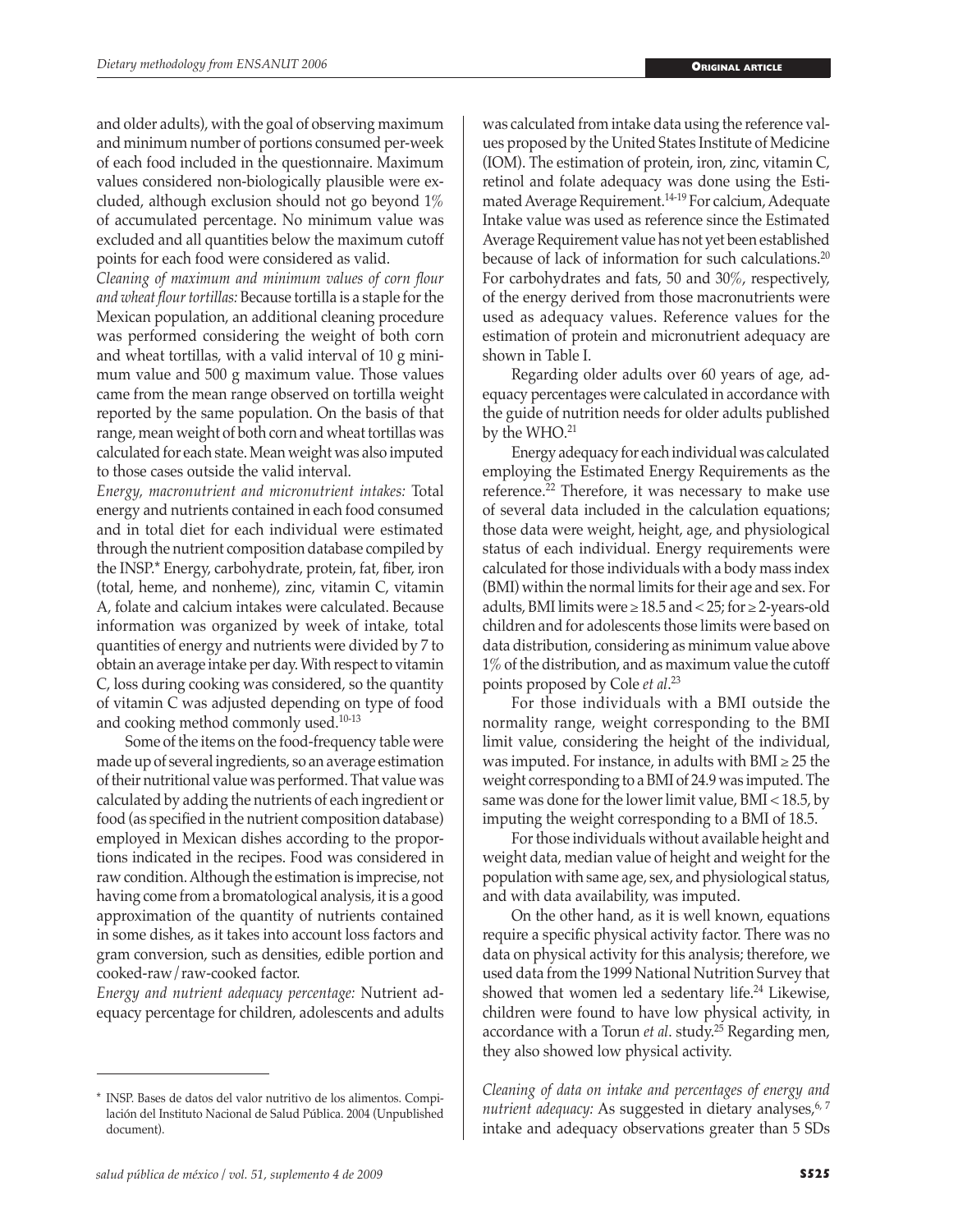| Table L                                                                                              |  |
|------------------------------------------------------------------------------------------------------|--|
| REFERENCE VALUES OF ESTIMATED AVERAGE REOUIREMENTS OF MICRONUTRIENTS AND PROTEINS FOR THE ESTIMATION |  |
| OF DIET ADEQUACY IN MEXICAN POPULATION. MEXICO, ENSANUT 2006                                         |  |

| Group                       | Age             |                            | <b>Vitamins</b>  |               |                         | Minerals  |                          |                           |
|-----------------------------|-----------------|----------------------------|------------------|---------------|-------------------------|-----------|--------------------------|---------------------------|
|                             | (Years)         | Protein (g)                | Folate $(\mu g)$ | Vit. $C$ (mg) | Retinol (RE)* $(\mu g)$ | Iron (mg) | $Zinc$ (mg)              | Calcium <sup>#</sup> (mg) |
| Boys and girls <sup>§</sup> |                 |                            |                  |               |                         |           |                          |                           |
|                             | $1 - 3$         | 10.44                      | 120              | 13.0          | 210                     | 3.0       | 2.5                      | 500                       |
|                             | $4 - 8$         | 15.2                       | 160              | 22.0          | 275                     | 4.1       | 4.0                      | 800                       |
| <b>Boys</b>                 |                 |                            |                  |               |                         |           |                          |                           |
|                             | $9 - 13$        | 27.36                      | 250              | 39.0          | 445                     | 5.9       | 7.0                      | 300                       |
|                             | $14 - 18$       | 44.53                      | 330              | 63.0          | 630                     | 7.7       | 8.5                      | 300                       |
| Girls§                      |                 |                            |                  |               |                         |           |                          |                           |
|                             | $9 - 13$        | 27.36                      | 250              | 39.0          | 420                     | 5.7       | $7.0$                    | 300                       |
|                             | $14 - 18$       | 38.34                      | 330              | 56.0          | 485                     | 7.9       | 7.3                      | 300                       |
| Women <sup>§</sup>          |                 |                            |                  |               |                         |           |                          |                           |
|                             | $19 - 30$       | 38.0                       | 320              | 60.0          | 500                     | 8.1       | 6.8                      | 1000                      |
|                             | $31 - 50$       | 38.0                       | 320              | 60.0          | 500                     | 8.1       | 6.8                      | 1000                      |
|                             | $51 - 60$       | 38.0                       | 320              | 60.0          | 500                     | 5.0       | $6.8\,$                  | 1200                      |
| Pregnant <sup>§</sup>       |                 |                            |                  |               |                         |           |                          |                           |
|                             | $14 - 18$       | 50.1                       | 520              | 66.0          | 530                     | 23.0      | 10.0                     | 300                       |
|                             | $19 - 30$       | 50.1                       | 520              | 70.0          | 550                     | 22.0      | 9.5                      | 1000                      |
|                             | $31 - 50$       | 50.1                       | 520              | 70.0          | 550                     | 22.0      | 9.5                      | 1000                      |
| <b>Breastfeeding</b> §      |                 |                            |                  |               |                         |           |                          |                           |
|                             | $14 - 18$       | 59.9                       | 450              | 96.0          | 885                     | 7.0       | 10.9                     | 300                       |
|                             | $19 - 30$       | 59.9                       | 450              | 100.0         | 900                     | 6.5       | 10.4                     | 1000                      |
|                             | $31 - 50$       | 59.9                       | 450              | 100.0         | 900                     | 6.5       | 10.4                     | 1000                      |
| Men <sup>§</sup>            |                 |                            |                  |               |                         |           |                          |                           |
|                             | $19 - 30$       | 47.0                       | 320              | 75.0          | 625                     | 6.0       | 9.4                      | 1000                      |
|                             | $31 - 60$       | 47.0                       | 320              | 75.0          | 625                     | 6.0       | 9.4                      | 1000                      |
| Older adults <sup>#</sup>   | $\geq 60$ years | I g/kg of<br>weight by day | 400              | 80.0          | 650                     | 10.0      | 7.0 (men)<br>4.9 (women) | 1000                      |

\* Retinol equivalents

‡ Adequate intake, as data of estimated average requirements are unavailable

§ Requirement proposed by the United States Institute of Medicine

# As recommended by the World Health Organization

from the general distribution of energy, macronutrients, iron, zinc, vitamin C, vitamin A, folates and calcium were excluded from the analysis. Further on, data distribution was graphically analyzed, and those observations within 5 SDs but graphically separated from the conglomerate of the majority of data were eliminated as well. Concerning lower values, energy adequacy values less than 25% were eliminated for all age groups, as adequacy percentages less than that could not represent an intake compatible with life.

Due to the data elimination during the cleaning process, we calculated new expansion factors.

Because dietary data distribution is usually biased toward high values, data are presented as medians, 25 and 75 percentiles of the distribution. The process to obtain nutrient vectors from data was done in Access (Microsoft Office, 2003) using the Visual Basic code and SQL consults. Data cleaning was performed with Stata, version 9.2 (Stata Corporation, TX, USA) and SPSS, version 15.0 (SPSS Inc., Chicago, IL, USA).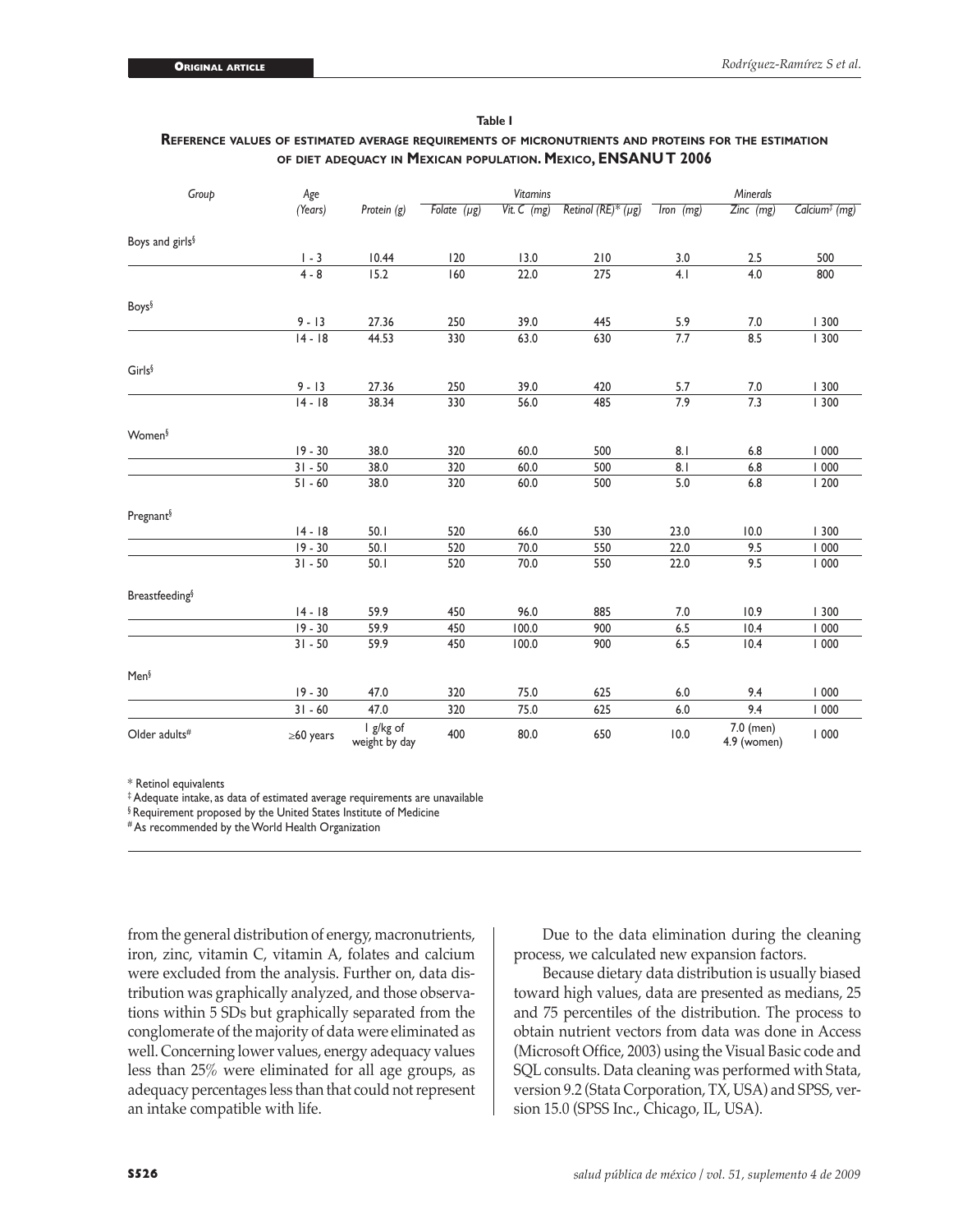## **Results**

We analyzed dietary information of 39 998 individuals. Data lost by the cleaning process were between 3.3 and 11.9% among the different groups of population.

*Pre-school children:* Dietary data from 3 959 children less than 5 years old were obtained. Because 461 observations lacked data on weight and height, it was necessary to impute data from the same study population in accordance with age and sex so as to be able to calculate the percentage of energy adequacy.

After cleaning, 407 observations were excluded (10.3%). In 203 of those, there was low energy (less than 25%) or energy adequacy greater than 5 SDs from the adequacy mean. The other 204 observations had adequacies above 5 SDs from the adequacy of several nutrients. Final sample size after cleaning of all the main variables (energy, macronutrients, total iron, zinc, vitamin C, retinol equivalents, folate and calcium) was 3 552 observations, which represented a total of 7 836 674 children aged 1 to 4 years countrywide.

*School children:* Dietary data were collected from 9 383 children between 5 and 11 years of age. In 396 observations it was necessary to impute height and weight of the distribution median according to age and sex since that data was not available.

Because 667 observations (7.1%) had adequacy percentages above 5 SDs for one or more of the nutrients studied, or an energy adequacy percentage less than 25%, they had to be excluded.

In total, 8 716 valid complete data were analyzed, representing 15 494 558 children aged 5 to 11 years (Table II).

*Adolescents:* Data from 8 768 adolescents aged 12 to 19 years were obtained. It was necessary to impute height and weight of the distribution median in 532 and 545 observations, respectively, in accordance with age and sex, as those observations lacked that information.

After cleaning, 326 observations (3.7%) were eliminated because of energy and/or nutrient adequacy percentages above 5 SDs or energy adequacy percentage less than 25%. Therefore, 8 442 observations with valid dietary information were considered, which represented 18 276 531 adolescents at a national level.

*Adults aged 20 to 59 years:* Data from 16 494 adults were obtained, and 543 (3.3%) observations were eliminated as they presented intakes and adequacy percentages above 5 SDs or energy intakes less than 25%. Thus, valid information corresponded to 15 951 individuals aged 20 to 59 years, who represented a population of 47 946 764 nationwide.

*Older adults:* Data from 3 812 adults between 60 to 99 years old were collected, and 455 observations were eliminated (11.9%) owing to adequacies above 5 SDs from the energy and nutrient adequacy mean, or energy adequacies less than 25% of those recommended.

In total, valid information was obtained from 3 357 adults who represented 11 084 070 older adults aged 60 years and over nationwide.

Table II shows original sample size and total number of feasible data, by age group and with valid dietary information, obtained through the different cleaning stages.

## **Discussion**

The contribution of this paper is that it shows in detail how the methodology for processing and analyzing dietary data from the ENSANUT 2006 in Mexico was established, from its planning to the presentation of results. This methodology has been used in the presentation of descriptive dietary information of different groups from the population in the ENSANUT 2006.26-29 This paper can be useful to standardize data cleaning in different population groups and in different studies, making it possible to compare results and to handle data easily, as well as to establish criteria and to validate

| Study group                         | Total sample size | Data loss due to cleaning | Sample size with feasible<br>dietary data | Sample<br>expansion factor |
|-------------------------------------|-------------------|---------------------------|-------------------------------------------|----------------------------|
| Pre-school children (1-4 years old) | 3959              | 407                       | 3552                                      | 7836674                    |
| School children (5-11 years old)    | 9 3 8 3           | 667                       | 8716                                      | 15 494 558                 |
| Adolescents (12-19 years old)       | 8768              | 326                       | 8442                                      | 18 276 531                 |
| Adults (20 -59 years old)           | 16494             | 543                       | 15951                                     | 47 946 764                 |
| Older adults (60 years and over)    | 3812              | 455                       | 3 3 5 7                                   | 084 070                    |

## **Table II Sample size of dietary data analysis. Mexico, ENSANUT 2006**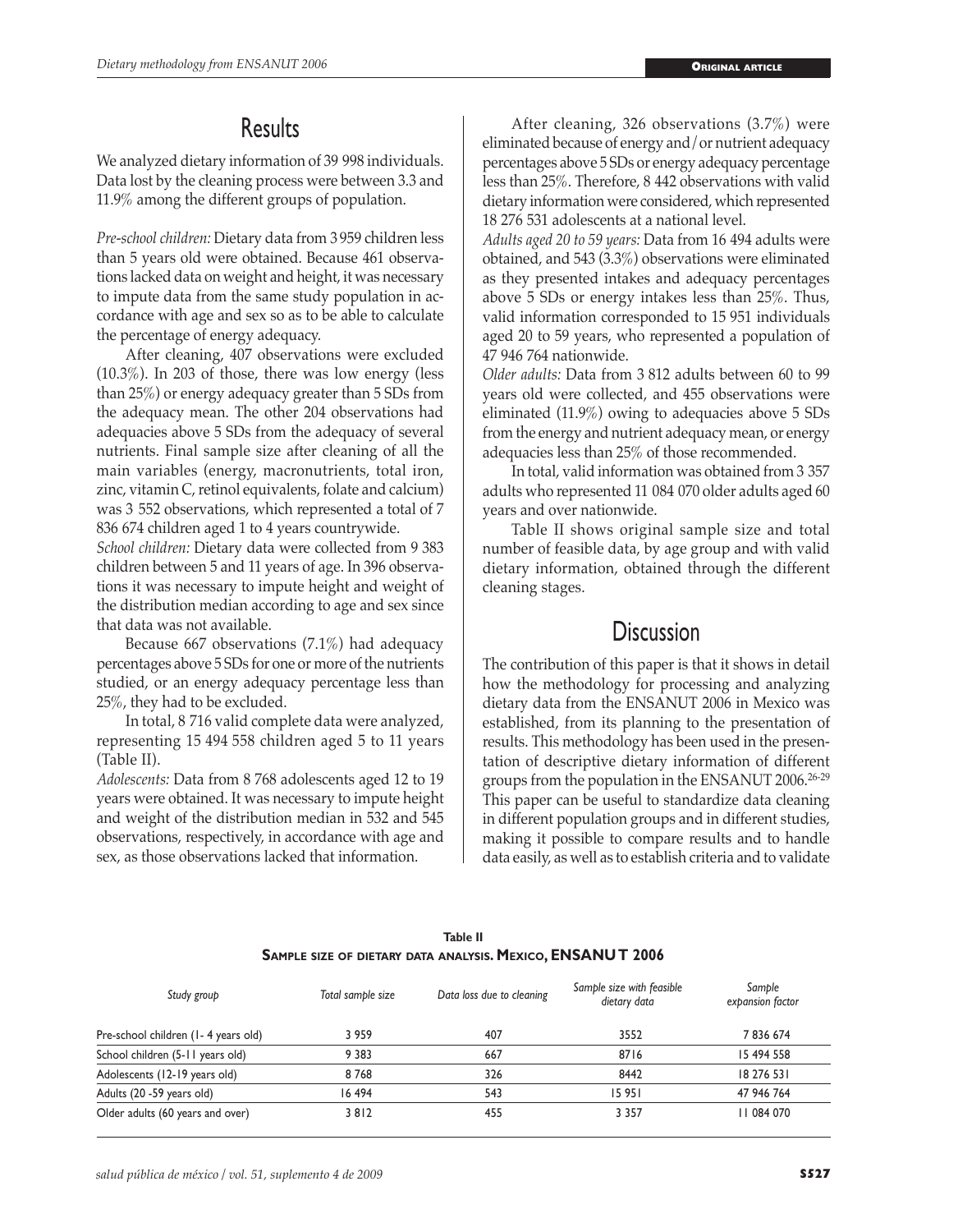steps for data processing. This information is also very valuable as it comes from a nationally representative survey, which permits the extrapolation of results to all the population.

This methodology is similar to the one employed in other national nutrition surveys. This is the case of the National Nutrition Survey 2005 of Colombia and the NNS-99 in Mexico where, for several nutrients, the reference values proposed by the United States Institute of Medicine were used to estimate adequacy percentage and population at risk of dietary inadequacy. Also, weight limits and physical activity assumption were used to calculate energy adequacy. Unlike ENSANUT 2006, in Colombia 24-hours recall method was employed to obtain the dietary information.<sup>30</sup>

With regard to the cleaning process, this is similar to the process used in the NNS-99.<sup>6,7</sup> We found that the dietary data quality is good, since we had low percentage of losses in the cleaning process (3.3 to 11.9%); the highest losses were for pre-school children (10.3%) and older adults (11.9%), possibly due to bias in the reporting of dietary information.

We consider that the methodology employed is valid since it has been used in other studies with optimal/positive results.

When developing the methodology for processing and analyzing dietary data, researchers must warrant the validity of results since its use is of great importance for evaluating population nutrition status as well as for further planning and evaluation of programs and policies related to food production and marketing, nutrition education and food assistance and security.

#### **Acknowledgements**

We are grateful to the group of researchers from the Nutrition and Health Research Center of the National Institute of Public Health, particularly to Alfonso Jesús Mendoza Ramírez, Claudia Ivonne Ramírez Silva, Juan Espinosa Montero, Lucía Hernández Barrera, and Xóchitl Ponce Martínez, for their remarks, which helped to improve the methodology.

#### **References**

2. Perloff B, Rizek R, Haytowitz D. Dietary intake methodology II. USDA's nutrient data base for nationwide dietary intake surveys. J Nutr 1990;120:1530-1534.

4. Murphy SP. Collection and analysis of intake data from the integrated survey. J Nutr 2003;133:585S-589S.

5. Flores M, Melgar H, Cortes C, Rivera M, Rivera J, Sepulveda J. Energy and nutrient consumption in Mexican women in reproductive age. Salud Publica Mex 1998;40:161-171.

6. Barquera S, Rivera J, Espinosa-Montero J, Safdie M, Campirano F, Monterrubio E. Energy and nutrient consumption in Mexican women 12-49 years of age. Analysis of the National Nutrition Survey 1999. Salud Publica Mex 2003;45 Suppl 4:S530-S539.

7. Barquera S, Rivera J, Safdie M, Flores M, Campos-Nonato I, Campirano F. Energy and nutrient intake in preschool and school age Mexican children: National Nutrition Survey 1999. Salud Publica Mex 2003;45 Suppl 4:S540-S550.

8 . Palma O, Shamah T, Franco A, Olaiz G, Méndez I. Metodología. En: Encuesta Nacional de Salud y Nutrición (ENSANUT-2006). Cuernavaca, México: Instituto Nacional de Salud Pública, 2006: 19-33.

9. Ramírez I, Mundo V, Rodríguez S, Vizuet I, Hernández N, Jiménez A. Encuestas dietéticas. In: Shamah-Levy T, Villalpando-Hernández S, Rivera-Dommarco J. Manual de procedimientos para proyectos de nutrición. Cuernavaca, México: Instituto Nacional de Salud Pública, 2006: 27-108. [Consulted 2009 marzo 31]. Available at: http://www.salud.gob.mx/ unidades/cdi/documentos/proy\_nutricion.pdf.

10. Souci SW, Fachmann W, Kraut H. Food composition and nutrition tables. 6th Edition. Stuttgart, Germany: Medpharm, 2000.

11. Agte V, Tarwadi K, Mengale S, Hinge A, Chiplonkar S. Vitamin profile of cooked foods: how healthy is the practice of ready-to-eat foods? Int J Food Sci Nutr 2002;53(3):197-208.

12. Han JS, Kozukue N, Young KS, Lee KR, Friedman M. Distribution of ascorbic acid in potato tubers and in home-processed and commercial potato foods. J Agric Food Chem 2004;52 (21): 6516-6521.

13. Mareschi JP, Belliot JP, Fourlon C, Gey KF. Changes in vitamin C content of Bintje potatoes during storage and usual culinary preparations. Int J Vitam Nutr Res 1983;53(4):402-411.

14. Institute of Medicine. Protein. In: Dietary Reference Intakes for Energy, Carbohydrates, Fiber, Fat, Protein and Amino Acids (Macronutrients). Washington, DC: Institute of Medicine, The National Academies Press, 2005: 589-630.

15. Institute of Medicine. Vitamin C. In: Dietary reference intakes for vitamin C, vitamin E, selenium and carotenoids. Washington, DC: Institute of Medicine, The National Academies Press, 2000: 95-185.

16 . Institute of Medicine. Iron. In: Dietary reference intakes for vitamin A, vitamin K, arsenic, boron, chromium, copper, iodine, iron, manganese, molybdenum, nickel, silicon, vanadium and zinc. Washington, DC: Institute of Medicine, The National Academies Press, 2000.

17. Institute of Medicine. Vitamin A. In: Dietary reference intakes for vitamin A, vitamin K, arsenic, boron, chromium, copper, iodine, iron, manganese, molybdenum, nickel, silicon, vanadium and zinc. Washington, DC: Institute of Medicine, The National Academies Press, 2000. 18. Institute of Medicine. Zinc. In: Dietary reference intakes for vitamin

A, vitamin K, arsenic, boron, chromium, copper, iodine, iron, manganese, molybdenum, nickel, silicon, vanadium and zinc. Washington, DC: Institute of Medicine, The National Academies Press, 2000.

19. Institute of Medicine. Folate: In: Dietary reference intakes for thiamin, riboflavin, niacin, vitamin B6, folate, vitamin B12, pantothenic acid, biotin and choline. Washington, DC: Institute of Medicine, The National Academies Press, 2000:196-305.

20. Institute of Medicine. Calcium. In: Dietary reference intakes for calcium, phosphorus, magnesium, vitamin D and fluoride. Washington, DC: Institute of Medicine, The National Academies Press, 2000:71-145. 21. World Health Organization, Tufts University. Keep fit for life: Meeting the nutritional needs of older persons. Geneva, Switzerland: World Health Organization, 2002.

<sup>1.</sup> Briefel RR, Sempos ChT, McDowell MA, Chien S (Chia-Ying), Alaimo K. Dietary methods researching the third National Health and Nutrition Examination Survey: Underreporting of energy. Am | Clin Nutr 1997:65 Suppl:l203S-1209S.